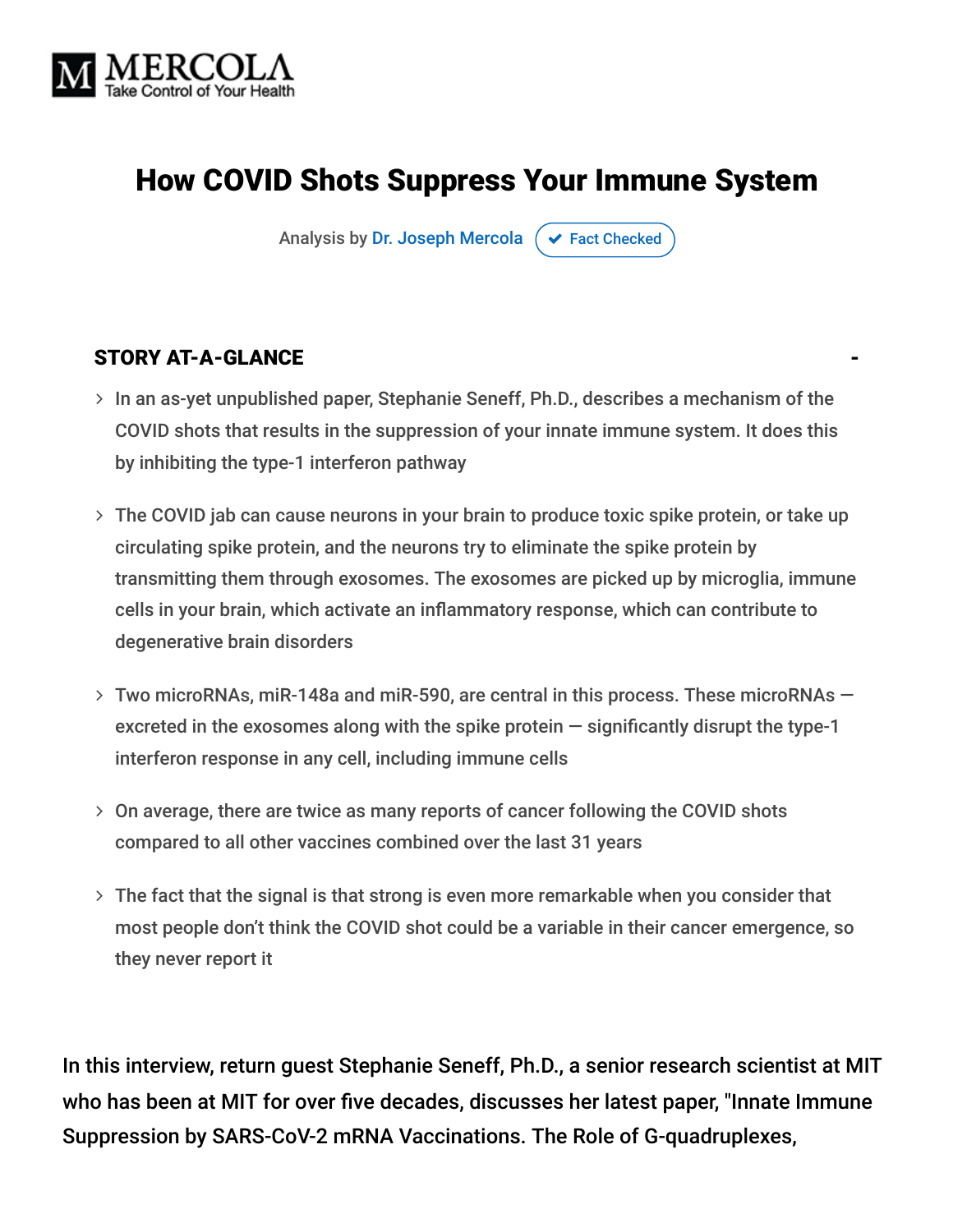Exosomes and MicroRNAs," co-written with Dr. Peter McCullough, along with two other authors, Dr. Greg Nigh and Dr. Anthony Kyriakopoulos.

Previously, Nigh and Seneff co-wrote an entire paper detailing the differences between the spike protein and the COVID jab spike protein. In this 40-page paper, they and their other co-authors delve deeply into the mechanisms of the COVID shots, showing how they absolutely, in no way, shape or form, are safe or effective. The shots actually suppress your innate immune system.

This paper is not yet published, and with the scientific censorship going on, it's uncertain whether they will be able to get it published, despite their stellar credentials.

*"I think McCullough is fantastic and I'm so happy to have him collaborate with me,"* Seneff says. *"I really hope we will be able to find a journal that is willing to publish it. We may have to seek some kind of alternative media to get it published.*

*It's really incredible the amount of censorship that's going on right now. I'm in a state of shock all the time. I just keep thinking it's not going to get any worse, and it's truly going to get better, and it just seems to keep on getting worse and worse.*

*I don't know where the end is. It's very discouraging ... Pharma has so much money behind [them] and they've got it all set up to make sure that nothing gets past them ...*

*We're hoping to put it up as a preprint, but ... remarkably, they can reject it at the level of preprint as well. We're working on that angle, but it's not easy. When you're writing something this radical, they really fight hard to keep it off the web."*

## Exceptionally Strong Safety Signals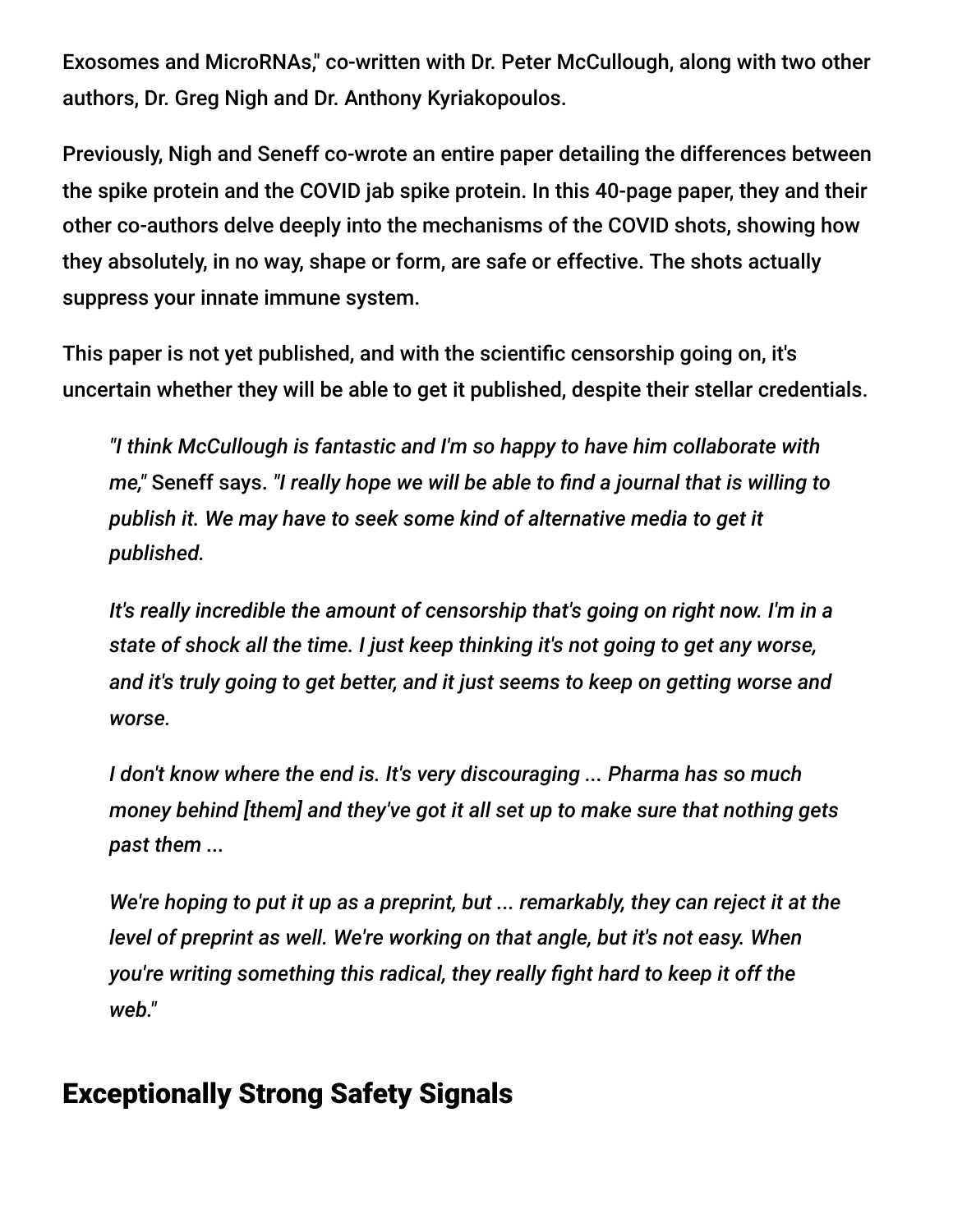As noted by Seneff, when you look at the various databases for adverse effects, you can see an exceptionally strong safety signal — and the COVID shot developers know that. "The numbers are out of sight," Seneff says, and this goes for all levels of side effects, from mild to catastrophic.

Seneff has been looking at the cancer data, for example, and on average, there are twice as many reports of cancer following the COVID shots compared to all other vaccines combined over the last 31 years.

*"It's just amazing, because it's overall two times [higher]. Breast cancer, for example, is three times [higher] for these vaccines in one year, as they are for all the other vaccines for 31 years. It's a hugely strong signal,*" Seneff says.

*"Lymphoma is also showing up much more frequently with these [COVID shots]. There's just an amazing signal there in VAERS [the U.S. Vaccine Adverse Events Reporting System]."*

The fact that the signal is that strong is even more remarkable when you consider that most people don't think the COVID shot could be a variable in their cancer emergence, so they never report it. "It puzzles me that they're willing to do such damage to the health of the whole population of the world. I don't understand that degree of evilness," Seneff says.

# Type-1 Interferon Disruption

The shots suppress your innate immune system by inhibiting type-1 interferon. One of the first studies to tip off Seneff and McCullough to this was an Indian study, in which human cells grown in a culture were exposed to the DNA nanoparticles that instruct them to make SARS-CoV-2 spike protein, much like the COVID shots do. 1

The cell strain is called HEK-293. These are cells that were taken from the kidneys of an aborted fetus in the 1980s and are frequently used in research. While taken from the kidneys, these cells have neuron-like properties. When programmed to make spike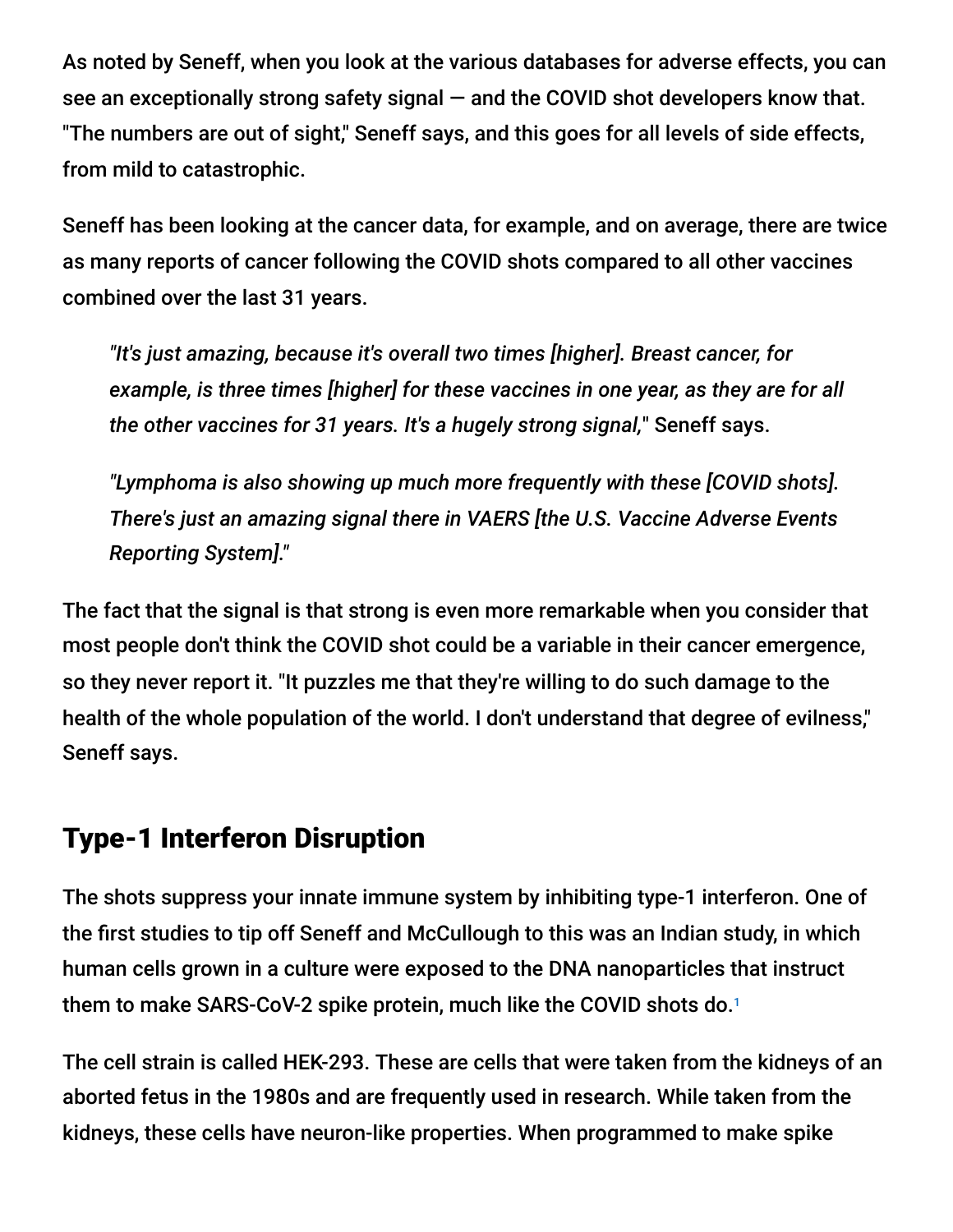protein, these cells release that spike protein inside exosomes — lipid nanoparticles inside which the spike protein is packaged.

Exosomes act as a communication network for cells. When a cell is under stress, it releases exosomes containing some of the molecules that are stressing it. So, in the case of the COVID shots, the exosomes contain spike protein and microRNA. MicroRNAs are signaling molecules that are able to influence cell function. They cause the cell to change its behavior or metabolism. Typically, they do this by suppressing certain enzymes.

The Indian study found two specific microRNAs inside the exosomes released by these neuron-like cells: miR-148a and miR-590. The researchers then exposed microglia (immune cells in your brain) to these exosomes. So, as explained by Seneff, you've got neurons in your brain producing spike protein, or taking up spike protein that is in circulation, and reacting to it by releasing exosomes.

The exosomes are then picked up by microglia, the immune cells in your brain. When the immune cells receive those exosomes, they turn on an inflammatory response. This is primarily a response to those microRNAs, the miR-148a and miR-590. Of course, you also have the toxic spike protein there.

Combined, they cause inflammation in the brain, which damages neurons. This inflammation, in turn, can contribute to a number of degenerative brain disorders. The lipid particles in the COVID shot, which contain the mRNA, are similar to exosomes, but not identical. They're also very similar to low-density lipid (LDL) particles.

*"I think the exosomes are probably quite a bit smaller. The vaccine particles are bigger. They're more like an LDL particle. The vaccine particles have cholesterol in their membrane, and they have lipoprotein. So, they're made to look like an LDL particle.*

*But then they throw in this cationic lipid, which is really, really toxic — a synthetic cationic lipid that makes it positively charged. Experimentally, they've*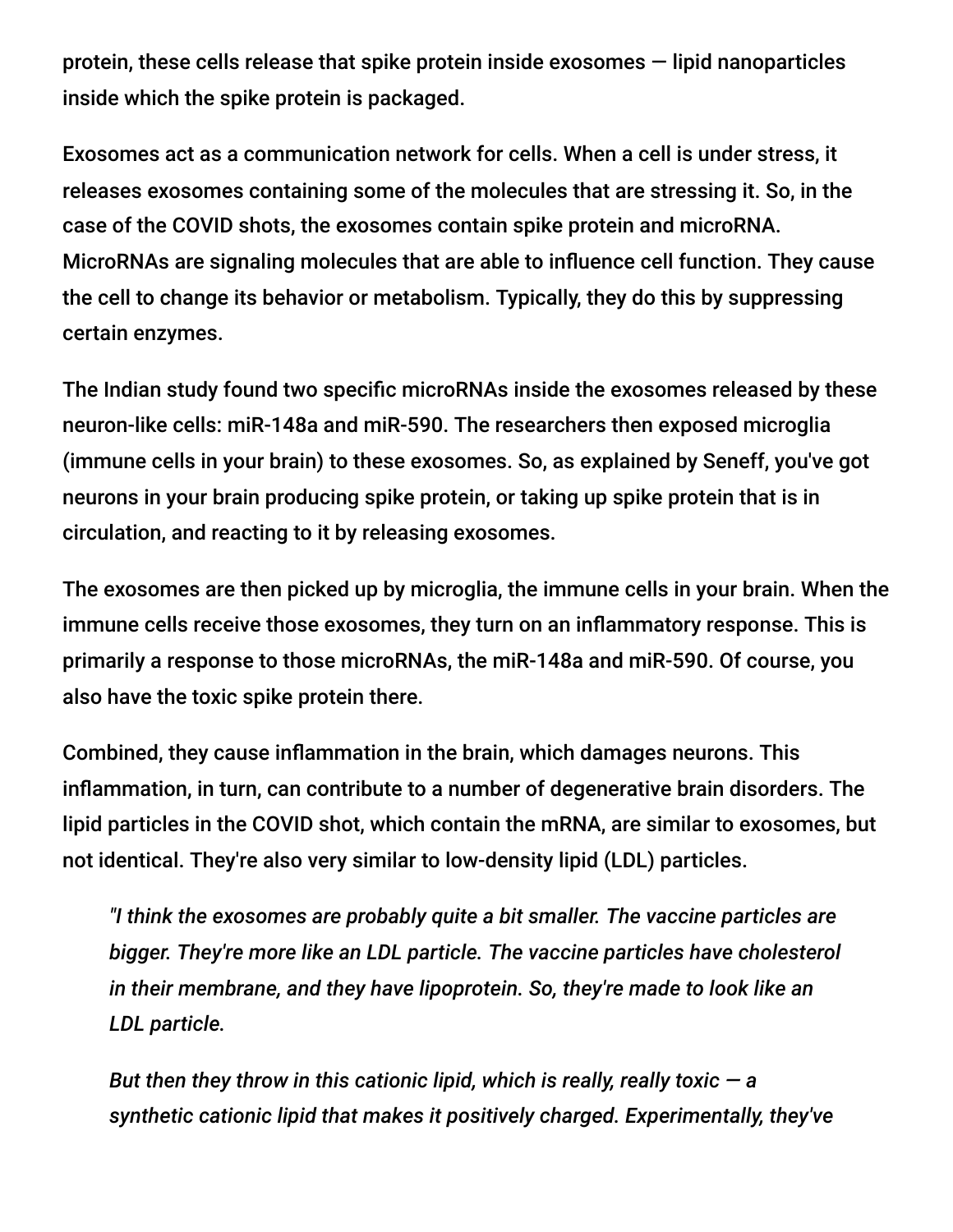*found that this lipid, when the particle is taken up by the cell, is released into the cytoplasm, [where] that mRNA then makes spike protein.*

*[The COVID shots] are very cleverly designed, both in terms of protecting the RNA from getting broken down, and in terms of making the RNA be very efficient at making spike protein. It's very different from the mRNA that the virus makes, even though it codes for the same protein."*

Seneff wrote an entire paper<sup>2</sup> detailing the differences between the viral spike protein [and the COVID jab spike protein, together with Greg Nigh, which was](https://ijvtpr.com/index.php/IJVTPR/article/view/23) **published in the International Journal of Vaccine Theory, Practice and Research** in May 2021. It basically serves as a primer for understanding what we discuss here.

**" Two microRNAs, miR-148a and miR-590 excreted in the exosomes along with the spike protein — significantly disrupt the type-1 interferon response in any cell, including immune cells."**

Getting back to the Indian paper cited above, they found that the microglia ended up producing inflammation in the brain, and the two microRNAs were central in this process. The miR-148a and miR-590 were put into those exosomes with the spike protein, and these two microRNAs are able to significantly disrupt the type-1 interferon response in any cell, including immune cells.

Type-1 interferon also keeps latent viruses like herpes and varicella (which causes shingles) viruses in check, so if your interferon pathway is suppressed, these latent viruses can also start to emerge. The VAERS database reveals many who have been jabbed do report these kinds of infections. Suppressed interferon also raises your risk of cancer and cardiovascular disease.

# Type-1 Interferon Response Is Crucial in Viral Infections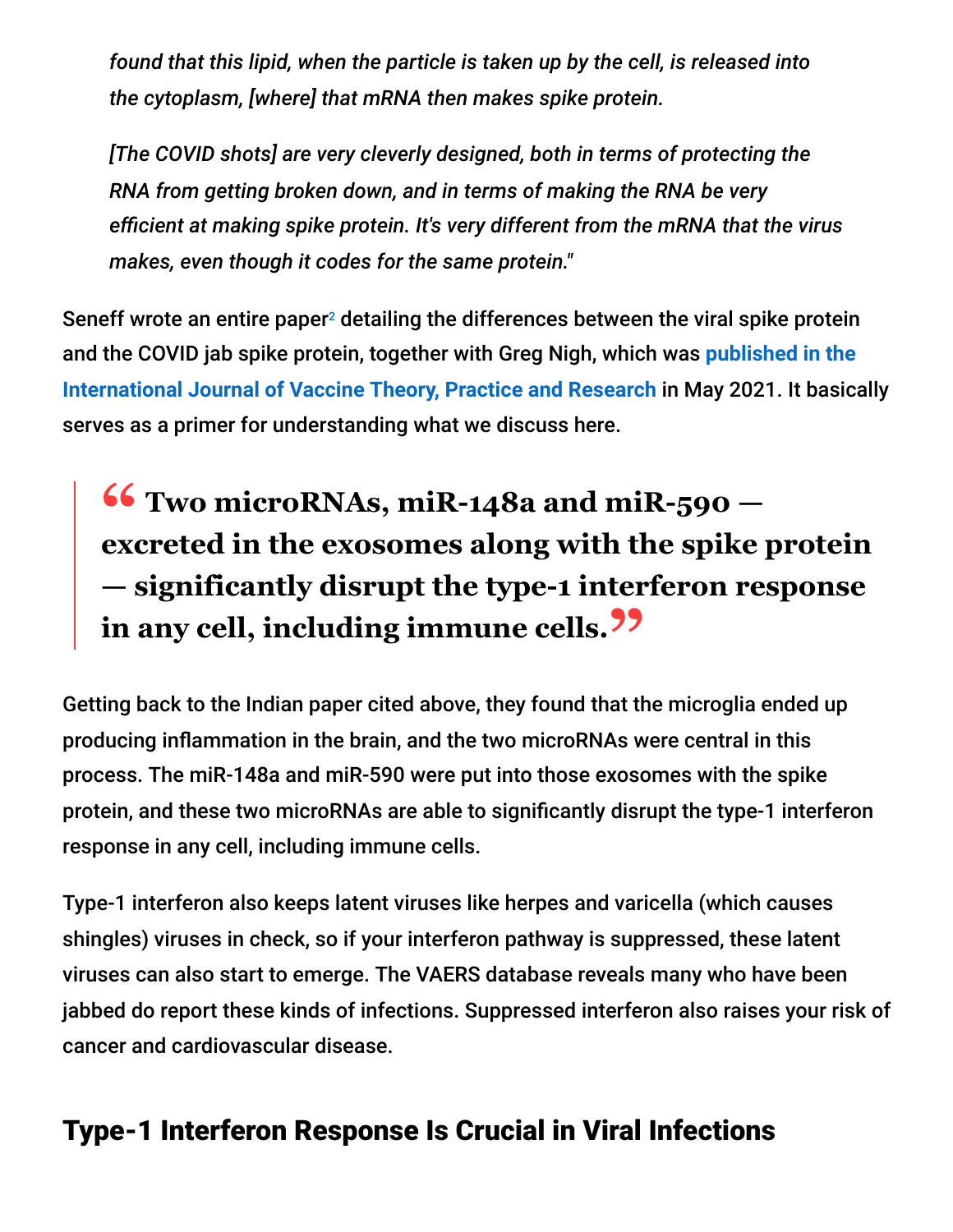As explained by Seneff, the type-1 interferon response is absolutely crucial as the firststage response to a viral infection. When a cell is invaded by a virus, it releases type-1 interferon alpha and type-1 interferon beta. They act as signaling molecules that tell the cell that it's been infected.

That, in turn, launches the immune response and gets it going early in the viral infection. It's been shown that people who end up with severe SARS-CoV-2 infection have a compromised type-1 interferon response. As noted by Seneff:

*"It's ironic that the vaccines are being given to protect you from COVID, yet, they produce a situation where your immune cells are ill-equipped to fight SARS-CoV-2 if it gets into the cell. The trick is, the vaccine produces a tremendous antibody response, and that's typical of severe disease.*

*So, the [COVID shot] fools your immune system into thinking that you've had a severe case of COVID. It's really interesting that way, because it's gotten past the mucosal barrier of the lungs, it's gotten past the vascular barrier of the blood, into the muscle. Also, it's been disguised.*

*The RNA doesn't look like a virus RNA, it looks like a human RNA molecule. Part of the modifications [made to the mRNA in the jab] was to make it very sturdy, so it can't be broken down. It's also very good at making [spike] protein fast, which also has a problem because it leads to a lot of errors, which is another issue ...*

*The immune cells take up the nanoparticles and carry them through the lymph system into the spleen. Multiple studies have shown that it ends up in the spleen ... the ovaries, the liver, the bone marrow ... The spleen, of course, is very important for producing antibodies."*

Importantly, the antibody response you get from the COVID shot is exponentially higher than what you get from natural infection, and research has shown that the level of antibody response rises with disease severity. So, the shot basically mimics severe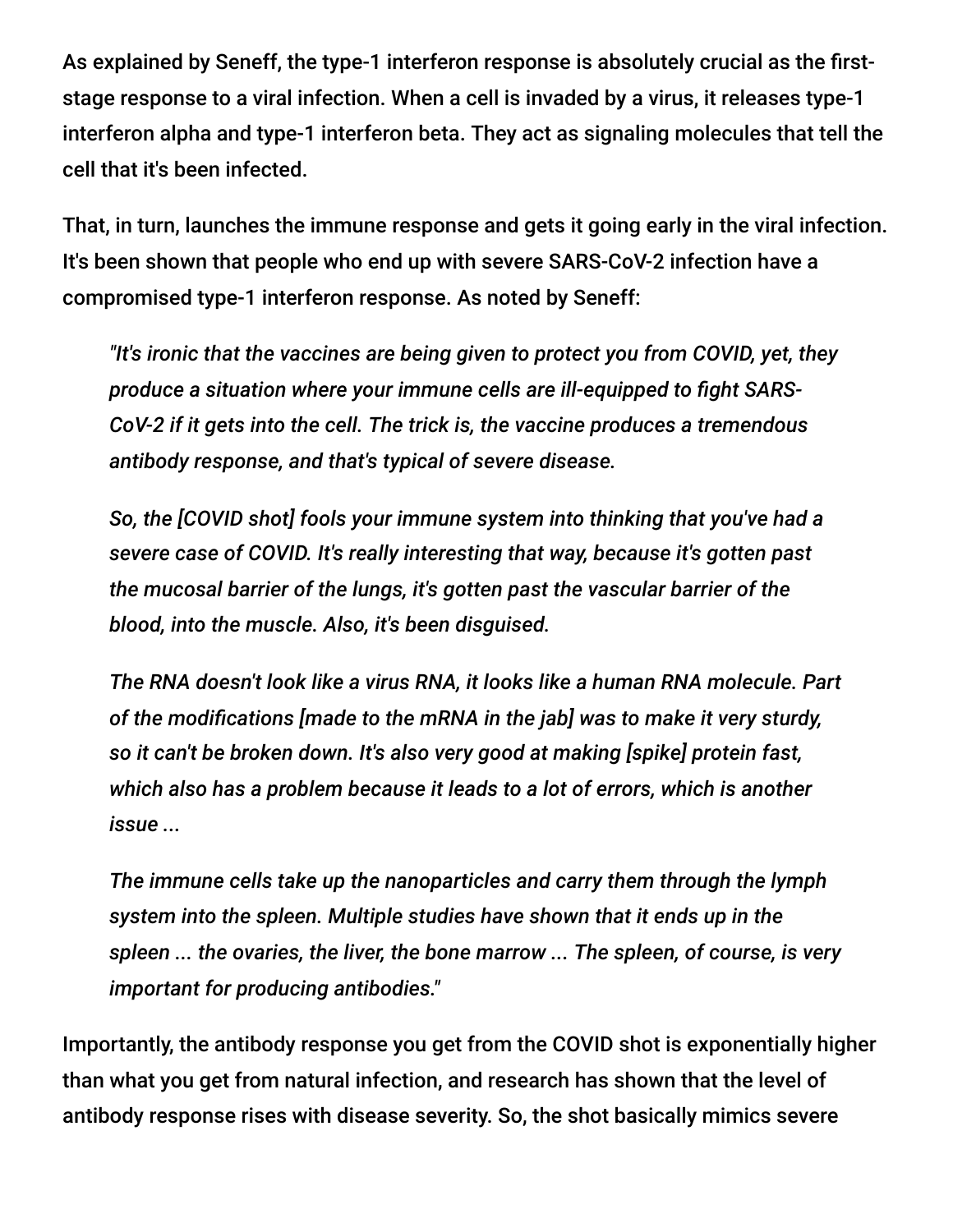infection. In mild infection, you may not produce any antibodies at all, because the innate immune cells are strong enough to fight off the infection without them.

It's when your innate immune system is weak that you get into trouble, and part of that weakness is a suppressed type-1 interferon response. If your type-1 interferon response is deficient, your immune cells are not very capable of stopping the spread of the virus in your body.

According to Seneff, the reason type-1 interferon supplementation has not been recommended thus far is because you have to time it perfectly in order for the immune cascade to function properly. Type-1 interferon plays a definitive role only at the very earliest stage of the infection. Once you've entered a moderate or severe infection stage, it's too late to use it.

## COVID Shots Confuse Your Immune System

As noted by Seneff, the COVID shots are so unnatural that your immune system doesn't quite know what to do anymore.

*"My impression is that the immune cells don't know what the hell's going on. There's this toxic protein being produced in massive amounts by the immune cells. That's extremely unusual. There's no sign of any kind of viral infection because these RNAs look like human RNAs.*

*It's as if the human immune cells suddenly decided to make a really toxic protein, and make lots of it — which is exactly what they're doing — and the immune system is completely baffled by this. The immune cells have no clue what to do with it.*

*Of course, these immune cells that are overloaded with all this spike protein, they say, 'I've got to get rid of this stuff,' so they ship it out as these exosomes. The microRNAs [in the exosomes] think that the recipient cells are going to need those particular signaling molecules to help it do whatever it needs to do to cope with this toxic load.*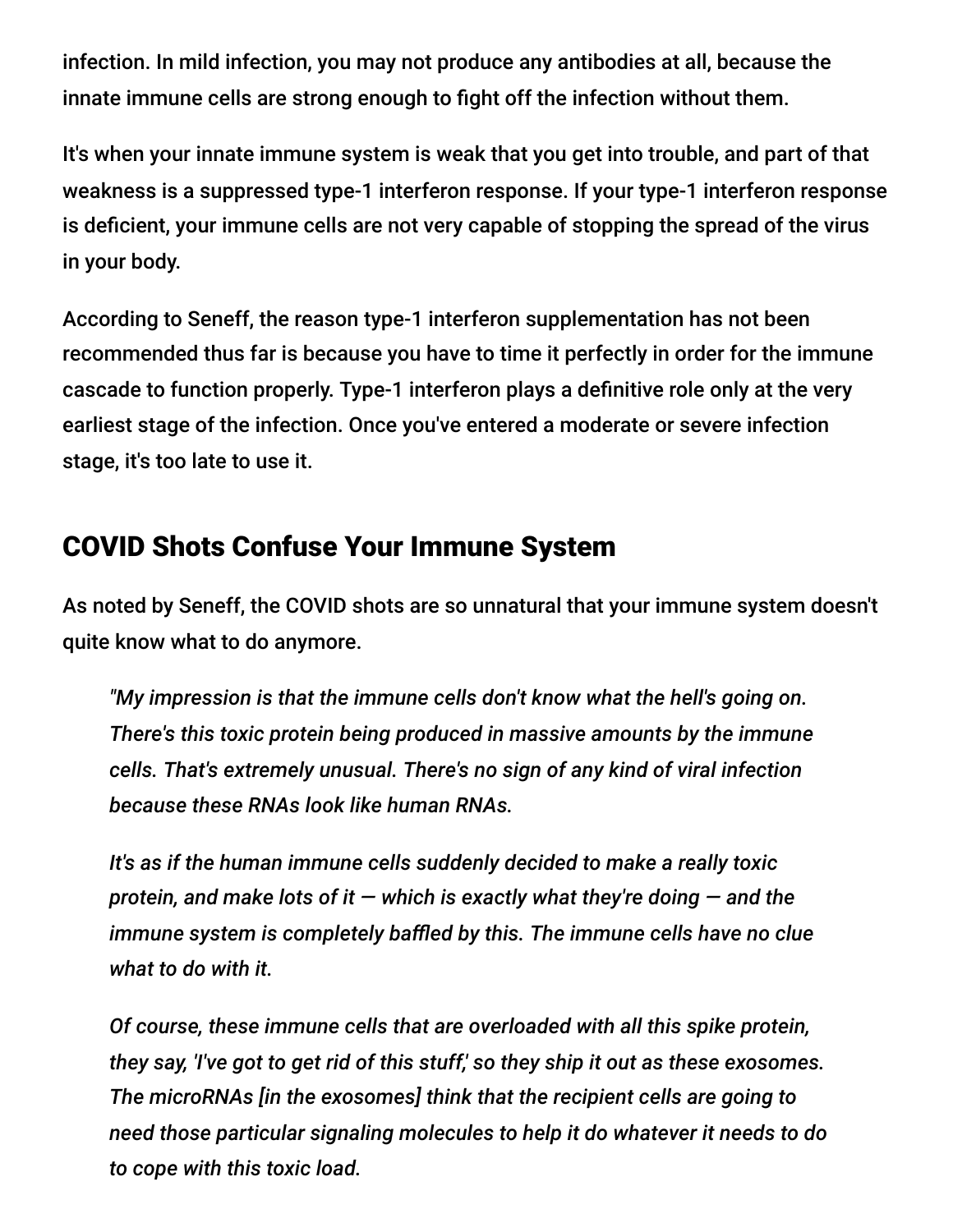*So, you're spreading the spike protein around to the rest of the body, just to dissipate the toxicity you're coping with in the spleen, I think. Those exosomes are also very good for training antibodies. There was a nice paper that showed the exosomes being released [have] spike protein in their membrane, the exterior of the exosome.*

*It's quite cool that the spike protein is displayed there, because this allows the immune cells — the B-cells and the T-cells that need to get up close and personal to it — to figure out how to shape their antibodies. The antibodies get shaped to match the toxic protein that's exposed on the surface of the exosomes.*

*After something like 14 days of the second [jab], the exosomes induced an antibody response. [The researchers] felt the exosomes played a critical role in this extreme antibody response that was produced by the B-cells and the Tcells, the adaptive immune system.*

*But I think the way the vaccine works is that there's no game that you can choose other than to make antibodies. It's the only way you can fight this. It's a toxic protein that's being produced and released by these immune cells, and the only thing you can do to stop it is to make antibodies.*

*They try to make lots and lots of antibodies that will glue onto those toxic spike proteins and block them from being able to get in through the ACE2 receptor. That's the job of the antibodies. They do a good job of it, initially ... It's true that they do protect you from disease. Unfortunately, the antibody levels drop pretty dramatically, pretty quickly."*

There are also antibodies that enhance disease rather than fight it, and the level of these antibodies declines at a slower pace than the protective antibodies. So, after a number of months you end up with a NEGATIVE immune response. In other words, you're now more prone to infection than ever before. As explained by Seneff: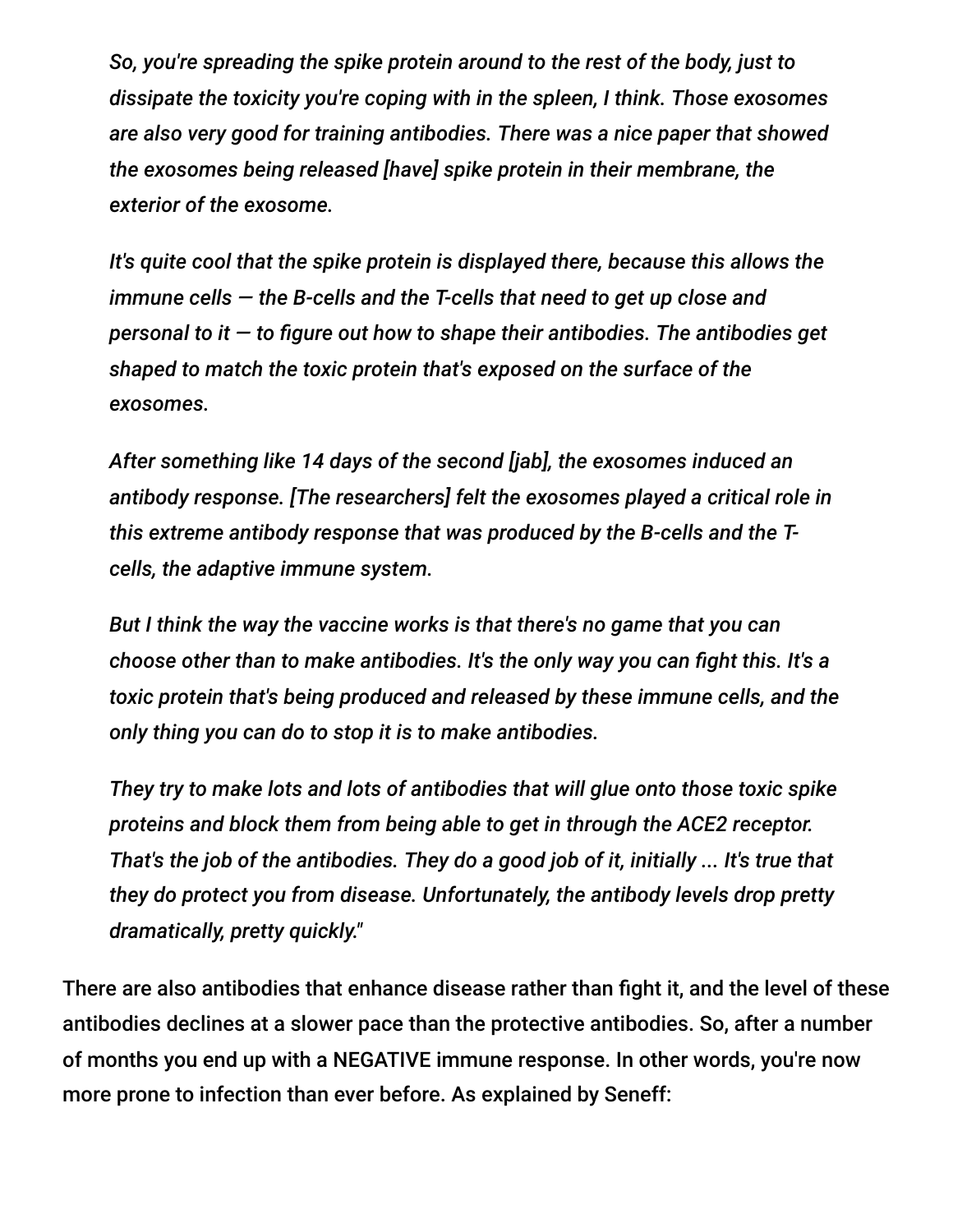*"There's a crossover point at which the enhancing antibodies can be stronger than the protective antibodies, and that's when you can get this antibody dependent enhancement (ADE) that people have seen in the past with [other] coronavirus vaccines. We're still trying to see if that's the case with [the COVID jabs]. There is some evidence here and there, but it's not [conclusive yet]."*

## The Importance of Cytotoxic T-Cells

After the India study tipped off Seneff and McCullough to the interferon problem, they came across a Chinese study $^3$  that tracked the effect of the COVID jab on the immune system over time. Here, they discovered that the infection caused an increase in CD8+ Tcells, important cytotoxic T-cells that actually remove infected cells.

As noted by Seneff, the CD8+ cells are an important part of the defense against SARS-CoV-2. Importantly, CD8+ T-cells were enhanced in response to natural infection, but not in response to the COVID shot. They too found type-1 interferon suppression post-jab. So, in the aftermath of the jab, not only is your first-line response depressed — the type-1 interferon response — but you're also missing the part of the immune response that cleans away infected cells.

## The microRNA That Influences Myocarditis Risk

A third microRNA (mRNA) created by natural SARS-CoV-2 infection is miR-155, and it plays an important role in heart health. Early on in the pandemic, there were reports of COVID-19 causing heart problems.

Seneff suspects the miR-155-containing exosomes may also be present post-jab, and may play a role in the heart damage that's being reported. Specifically, miR-155 is associated with myocarditis. As mentioned earlier, microRNA suppresses certain proteins that then cause a complicated cascade response. When a particular protein that is a critical player gets suppressed by a microRNA, then a whole different cascade takes place.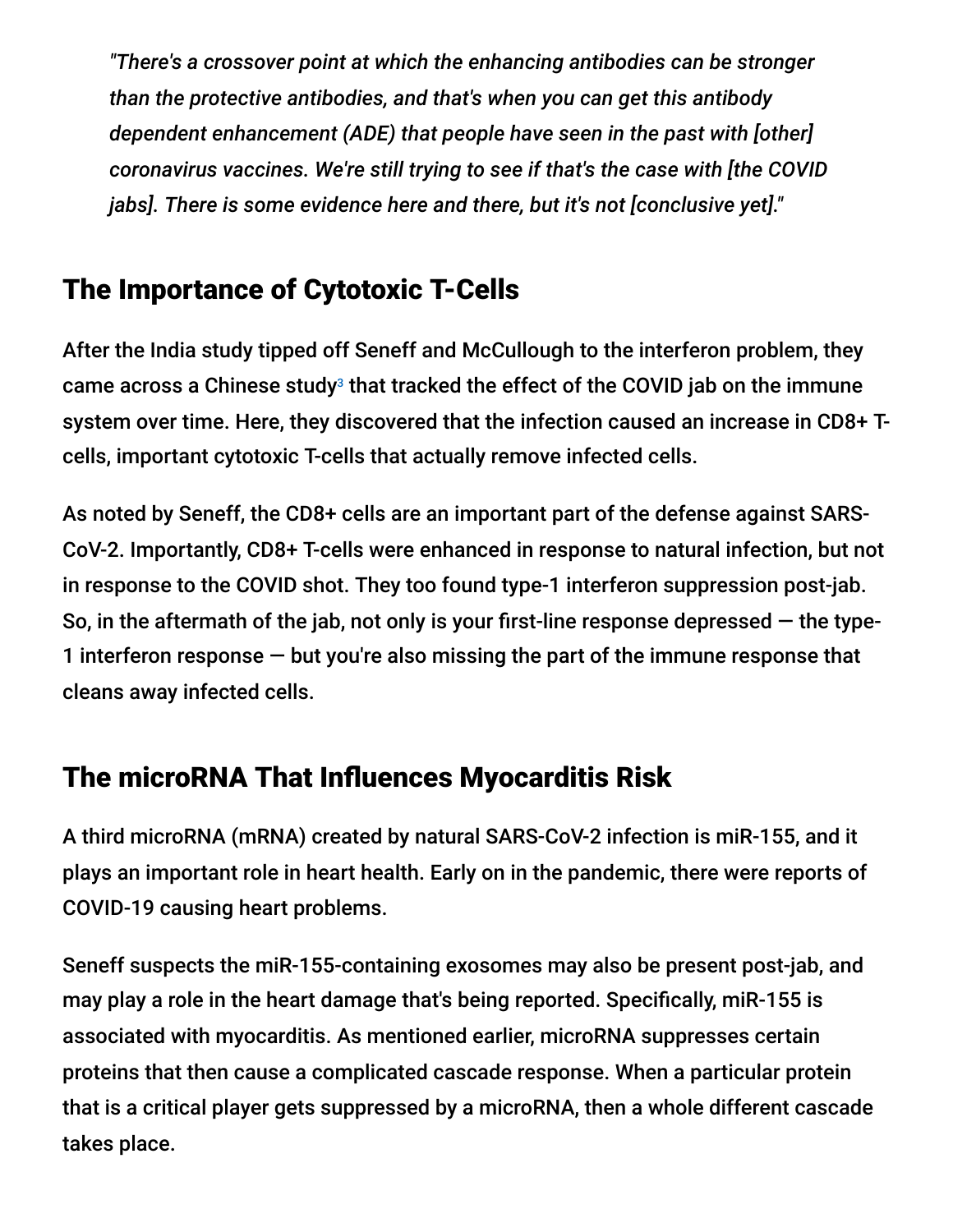### Why Autoimmune Problems May Arise Post-Jab

The antibodies produced by the jab also have several short peptide sequences in them that have previously been found in several human cells that are related to autoimmune disease. Seneff explains:

*"Kanduc has written a lot about this. She's an expert on these antibodies ... The [SARS-CoV-2] spike protein is very overlapped with human protein. That means when you build a really strong antibody response to the spike protein, those antibodies can get confused and they can attack a human protein that has a similar sequence.*

*That's a classic form of autoimmune disease. It's called molecular mimicry. There were many different proteins that matched. It was quite surprising ... It seems to be very well designed to induce autoimmune disease, if you produce antibodies to those sequences in the spike protein."*

### Neurological Problems in Women

The shots are also tightly associated with neurological problems such as uncontrollable tremors and shaking. Curiously, this side effect disproportionally affects women. The mechanism here again involves the exosomes. Seneff explains:

*"I feel there's a very strong signal for the idea, which I'm pushing, that you have those immune cells in the spleen making spike protein and releasing it in exosomes. It's been shown in studies on Parkinson's disease that those exosomes travel along nerve fibers.*

*They'll go along the splanchnic nerve, they'll hook up with the vagus nerve, they'll go up to the brain and get into all these different nerves in the brain. When you look at the VAERS database, you see tremendous signals for all kinds of things that suggest different nerves are being inflamed.*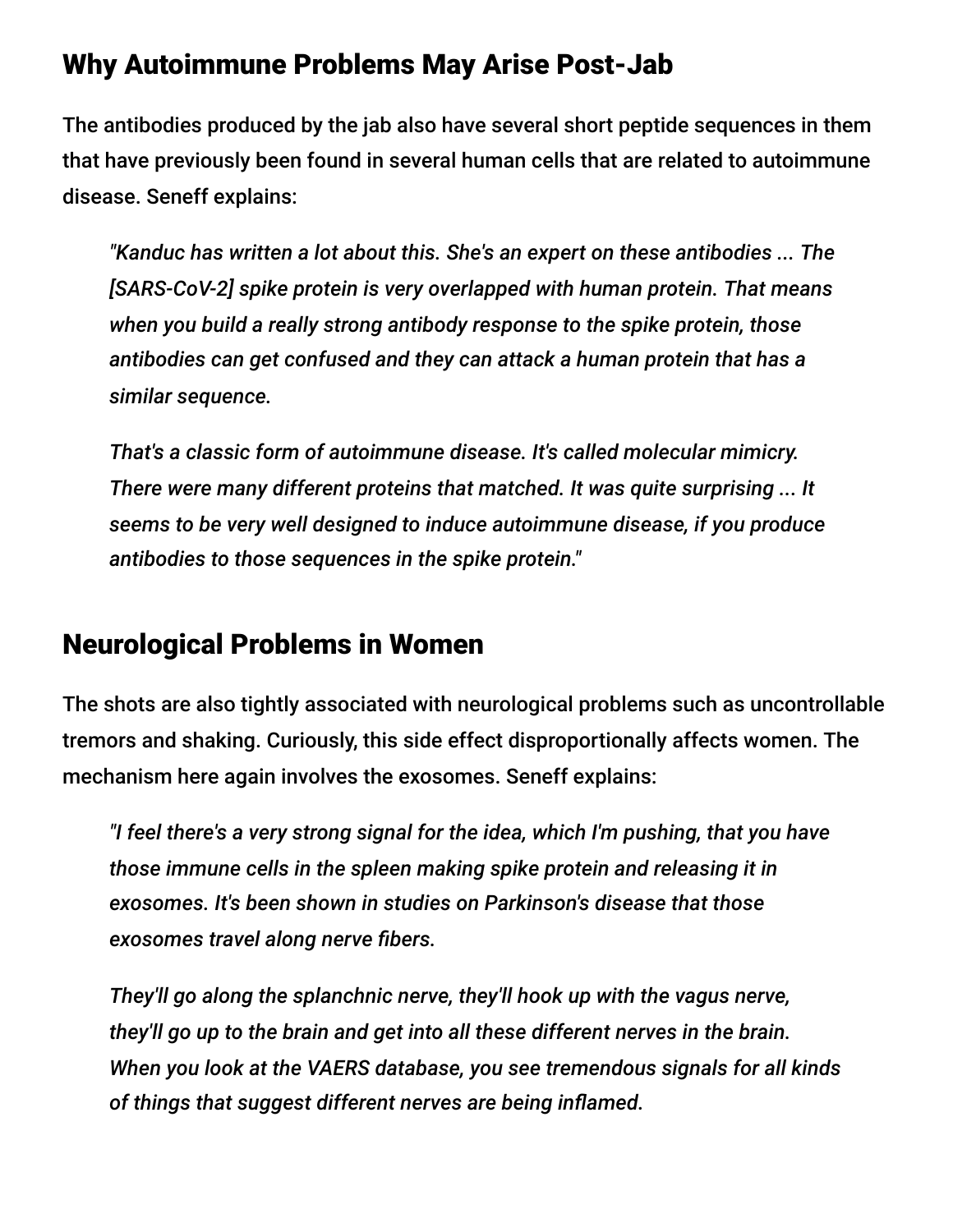*For example, there are 12,000 cases of tinnitus associated with the COVID-19 vaccine, and that's only what's reported. Tinnitus is a strong signal. Tinnitus is going to be inflammation of the auditory nerve. This means you have to go all the way from the spleen, up the vagus nerve, and then connect to the auditory nerve to cause tinnitus.*

*Then you have Bell's palsy, which is inflammation of the facial nerve. You have migraine headache. There are over 8,000 cases of migraine headache, which is linked to an inflammation of the trigeminal nerve.*

*It probably also goes, I suspect, along the nerve fibers of the spinal column, which may be causing some of these cases where they're finding paralysis. People have a lot of mobility issues connected with these vaccines.*

*I see the possibility of causing a lot of disturbances to the myelin sheath, and we talk about that in the paper. It involves, again, complex signaling. You can get to the myelin sheath problem through the type-1 interferon disruption.*

*That, again, involves something called interferon response factor 9 IRF9. This protein triggers the production of sulfatide in the liver, and this protein gets suppressed by these microRNAs that I mentioned earlier."*

Sulfatide, an important lipid carrier, is the only sulfonated lipid in the human body. Your liver makes most of the sulfatide, which is then carried by your platelets (blood cells) to other areas in your body. The myelin sheath contains high amounts of sulfatide. It's part of what protects the myelin sheath. In demyelinating diseases, that sulfatide erodes, ultimately allowing the myelin to be attacked. 4

Seneff believes the COVID jab results in significant myelin damage, thanks to these inflammatory exosomes. This damage does not necessarily show up right away, although some jab recipients experience acutely devastating effects. It could take 10 years or more before a demyelinating disease sets in.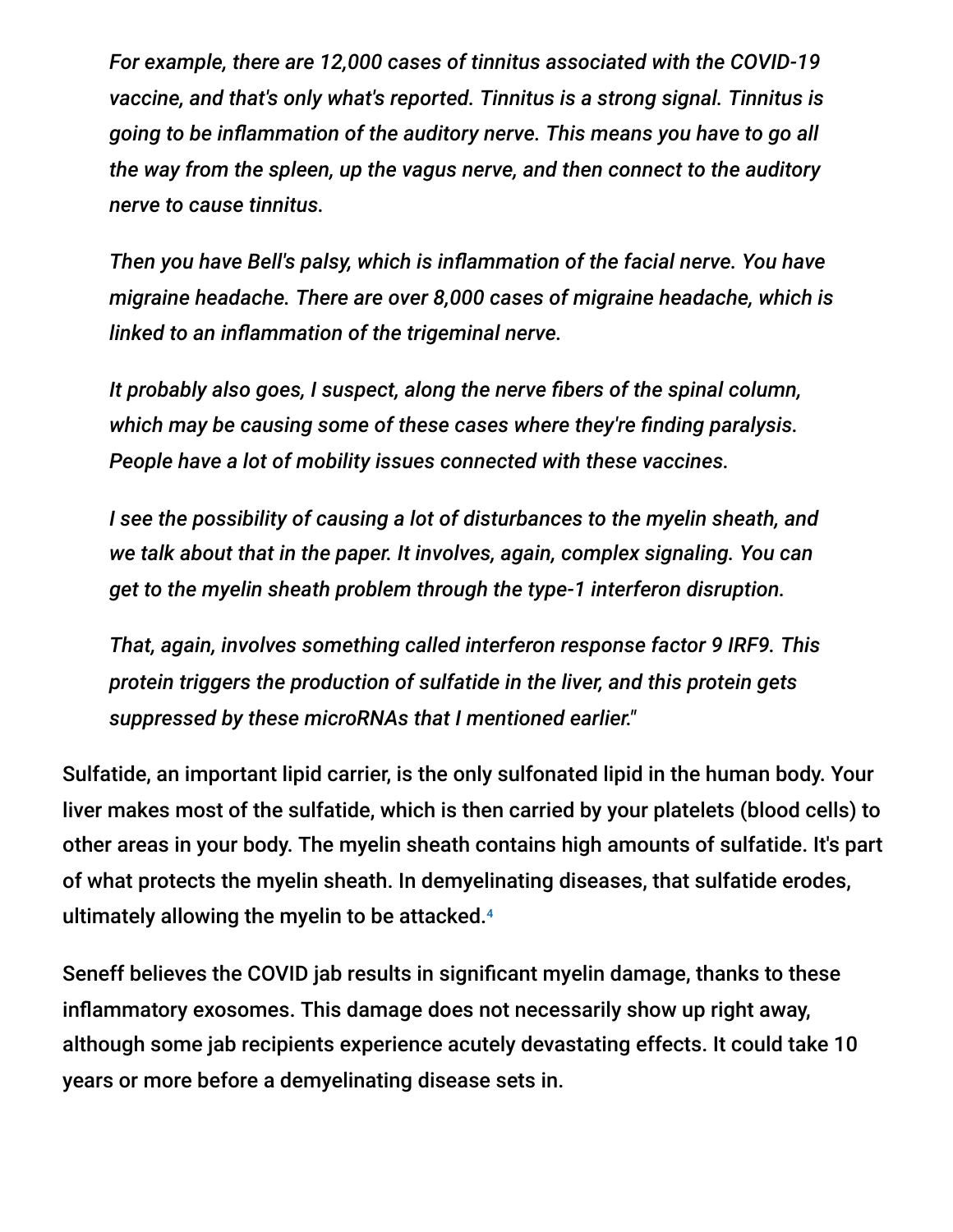*"I think we're going to see people getting these neurodegenerative diseases earlier and earlier in life than they used to,"* Seneff says, *"and I think anybody who already has any of these diseases is going to have accelerated progression."*

### We May Soon See an Explosion of Parkinson's Cases

Disturbingly, loss of smell and dysphagia, the inability to swallow, are both signs of Parkinson's disease, and both of these conditions are being reported post-jab by the thousands. So, in years to come, we could be looking at an explosion of Parkinson's.

*"Parkinson's studies have shown that you can get pathogens in the gut that produce a prion-like protein, which is what the spike protein is. The immune cells then take it up and take it to the spleen. This, of course, causes stress.*

*A stressed immune cell in the spleen upregulates and produces more alphasynuclein. Alpha-synuclein is a molecule that fights infection, and that's the molecule that misfolds in association with Parkinson's disease.*

*I'm fascinated with all of these molecules that are prion-like. There's the prion protein itself, which is associated with CJD, Creutzfeldt-Jakob disease, but then there's the alpha-synuclein and amyloid beta, there's TDP-43, which is associated with ALS.*

*All of those diseases are overrepresented in the VAERS database for the COVID shots, compared to all the other vaccines combined over 31 years. It's just completely out of line.*

*There are 58 cases of Alzheimer's in association with the COVID vaccines, and 13 in association with all the other vaccines over 31 years. That's several times more — 58 versus 13.*

*CJD is also much more common. It's almost seven times as common in the COVID vaccine cases. CJD is a terrible disease. You get very crippled and die*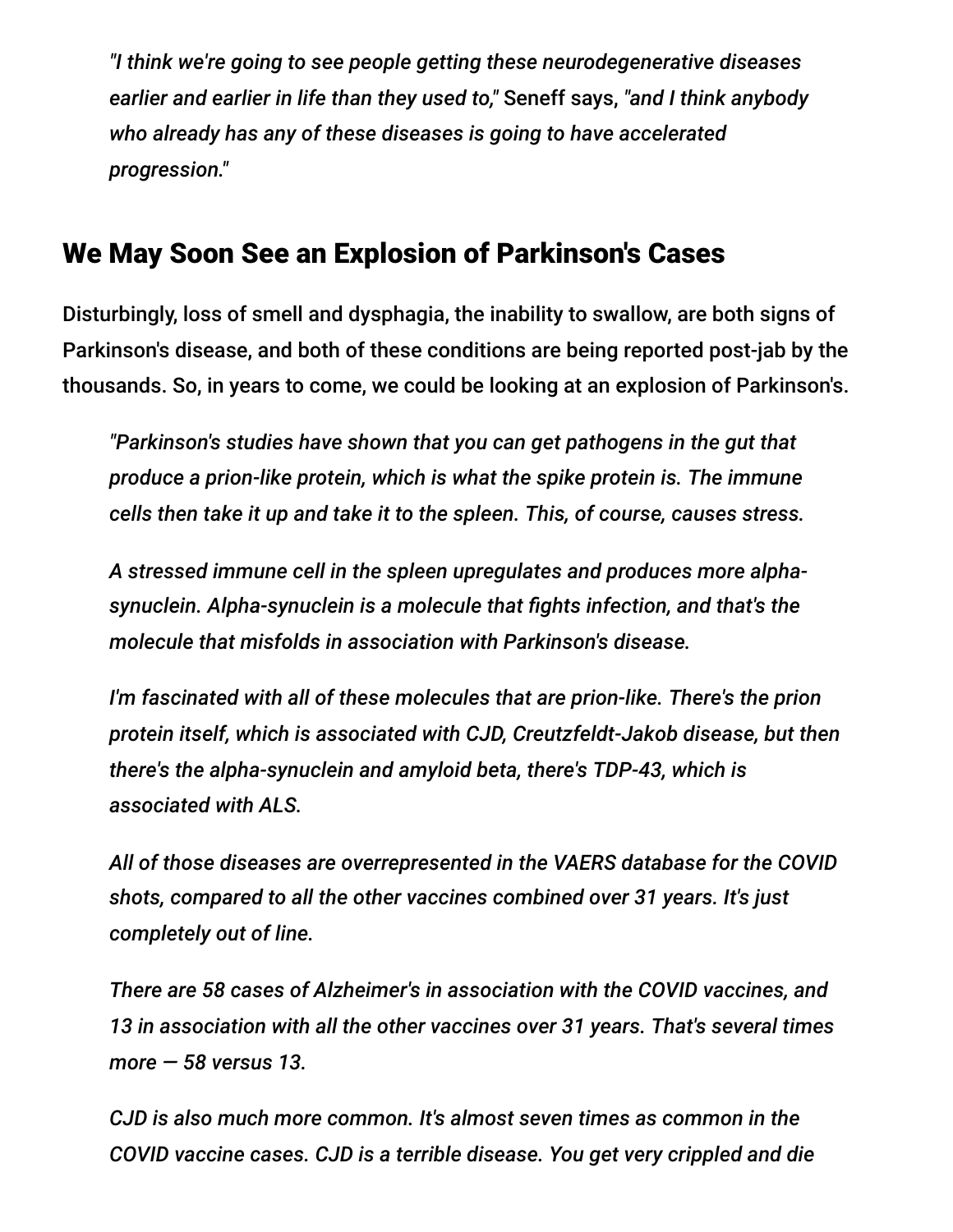*after a few years. That's the classic prion protein [disease]. It's extremely rare. Only 1 in 1 million gets CJD.*

*There was a person who contacted me from France whose wife got CJD just a few weeks after the second vaccine. He was absolutely convinced the vaccine caused it. There are actually 27 cases [of CJD] reported in VAERS for the COVID-19 vaccines, against only four cases over the entire history of all other vaccines combined."*

### Health Problems We Can Expect to See More Of

In time, Seneff predicts we'll see a dramatic increase in infections and cancers of all types, autoimmune diseases, neurodegenerative diseases and reproductive issues. As mentioned, research has demonstrated that the spike protein accumulates in the spleen and women's ovaries.

Without doubt, inflammation in the ovaries is not a good thing. Men also report swollen testes, and that could be indicative of inflammation as well. Preliminary data show women who get the jab within the first 20 weeks of pregnancy have a miscarriage rate of 82% to 91%.<sup>5</sup> There are also VAERS reports describing fetal damage. Of course, it could also impair future fertility.

As described earlier, some antibodies produced by the jab can react to human proteins. One protein that is similar to the spike protein that the antibodies attack is syncytin, which is essential for the fertilization of the egg. The concern is that the antibodies might attack and destroy syncytin, thereby disrupting and preventing implantation in the placenta.

### Omicron — A Blessing in Disguise?

The jabs also perpetuate COVID, with ever-new variants of the virus.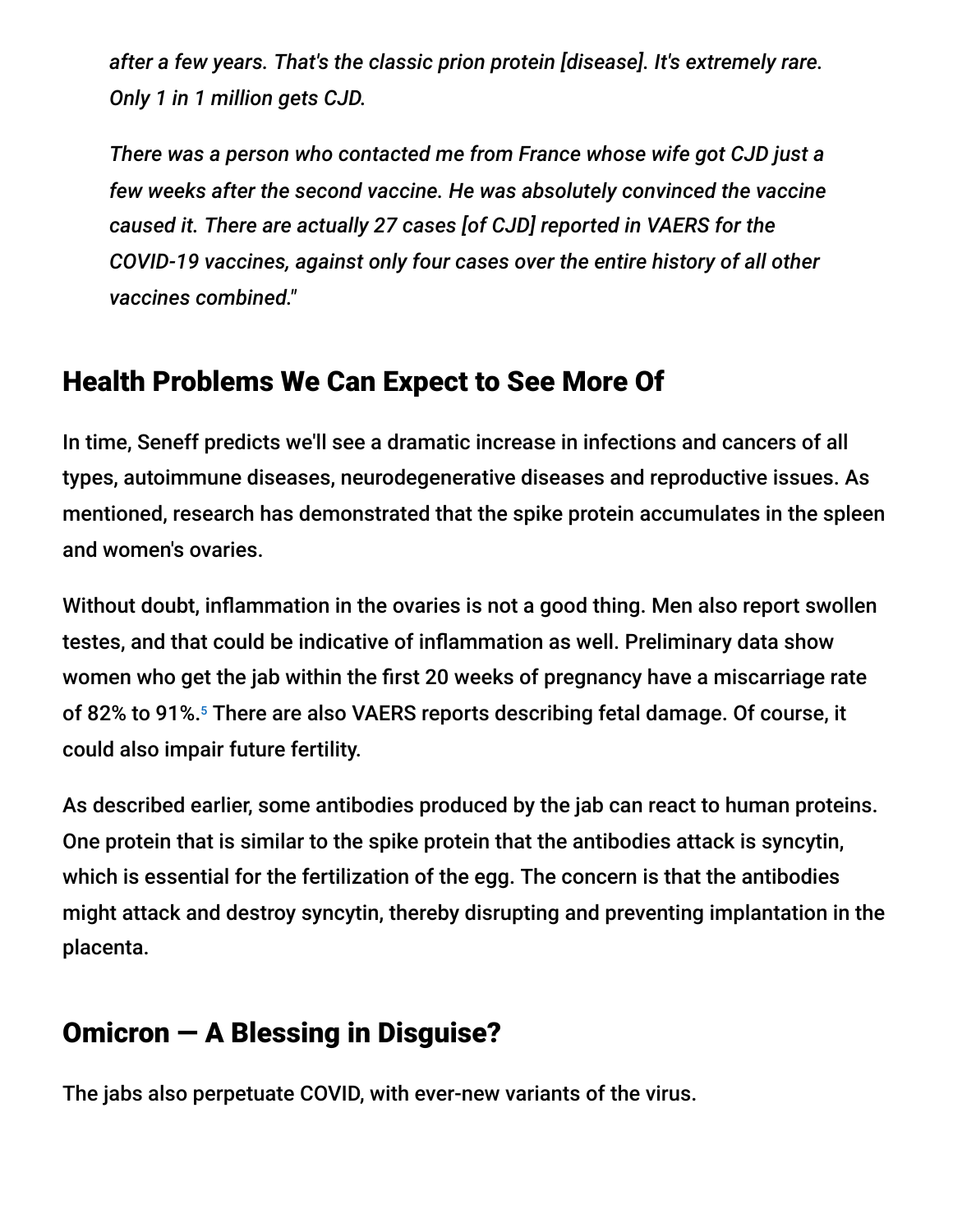*"In the first paper that Greg and I wrote, we predicted the vaccines would cause an increased emergence of variants of spike protein, altered versions of the virus, under the pressure of the vaccine,"* Seneff says.

*"Indeed, it looks to me like that's what's happening. But I'm really hopeful with Omicron, because Omicron looks like it's a milder virus, but incredibly infectious. It'll flash through the population and give everybody, essentially, a vaccine. It's kind of like a natural vaccine, I think.*

*[Research] showed that ... having had Omicron, you were protected, to some extent, from Delta. Delta's disappearing anyway, because Omicron is chasing it out. It's really great. I think Omicron is God's gift from heaven."*

That blessing may be canceled out in those who have received multiple COVID jabs, however. Each dose erodes your immune response, such that it becomes increasingly compromised with each jab. Again, this has to do with the suppression of type-1 interferon, discussed earlier.

### What Catalyzes Damage in Athletes?

More than 400 cases of serious heart problems and death have also been reported among professional athletes, $<sup>6</sup>$  who are some of the healthiest people on the planet.</sup> What mechanism can account for this phenomenon? How is it that the COVID jabs can cause enough damage to take out young people with optimized biology?

Seneff suspects that being fit might cause you to have more ACE2 receptors in the heart, and the S1 portion of the SARS-CoV-2 spike protein binds to the ACE2 receptor. She believes the spike protein is being delivered to the heart via exosomes, by way of the vagus nerve, and, again, the miR-155 exosome is associated with heart problems. 7

Additionally, when the S1 spike protein binds to the ACE2 receptor, $^8$  it disables the receptor. When you disable ACE2, you get an increase in ACE, which causes high blood pressure and elevates angiotensin 2. When angiotensin 2 is overexpressed, you can get intense inflammation in the heart. If you're engaging in intense exertion and your heart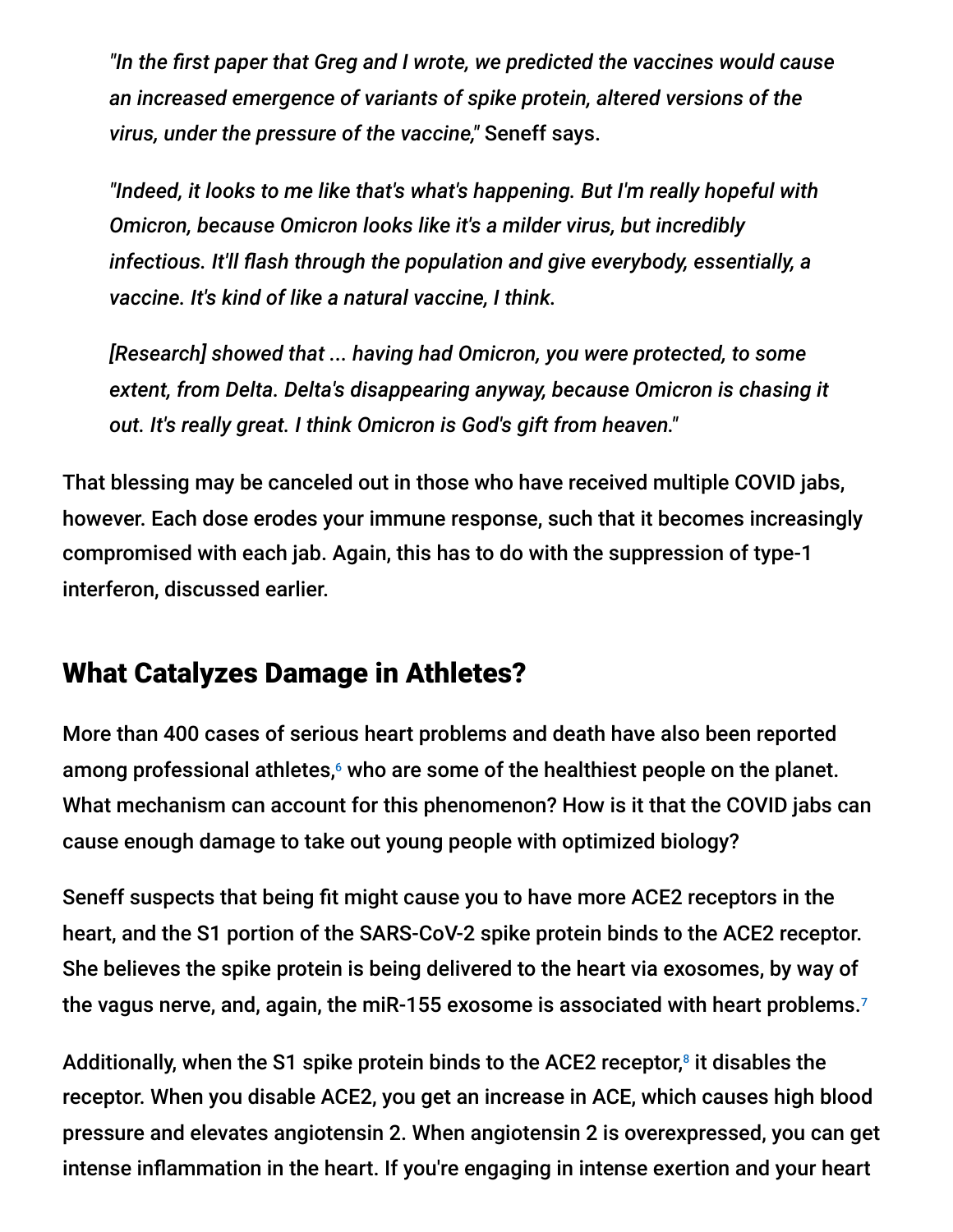is inflamed, you can trigger cardiac arrest, which is what we see in many of these athlete cases. They're collapsing on the field.

### G-Quadruplexes

Another focus of Seneff's and McCullough's paper is something called G4 or Gquadruplexes.

*"G-quadruplexes are really fascinating, and I don't have a handle on them at all,"* Seneff says. *"It's hard biology, even harder than a lot of the other stuff that I've been reading ...*

*G4s are basically an arrangement of [guanines]. Guanines are one of the four nucleotides that make up DNA or RNA. Guanine is the G in the G4. What happens is that a sequence of nucleotides on a DNA or an RNA string can fold in on itself and form G-quadruplexes. It's four guanines, at different places on the protein, winding back around and sticking together.*

*There's a metal in the middle — often potassium or calcium — that helps to stabilize these G4s. The interesting thing about them is that they make the water around them structured. They make gelled water [aka exclusion zone (EZ) water] ...*

*Those G4s can form in the DNA, and that actually keeps it from becoming active. [The DNA] doesn't get converted into RNA, and it doesn't make protein if it has those G4s. Probably, the EZ water doesn't allow anything to get close. Think of it as being stuck in a gel.*

*There are a lot of G4s in the promoter regions of these DNA sequences, and there are lots of proteins that have these G4s in their promoter region. Interestingly, there are certain proteins that can unravel them. There are proteins that can bind to them and cause the G4 to undo, and that activates or allows the protein to be expressed.*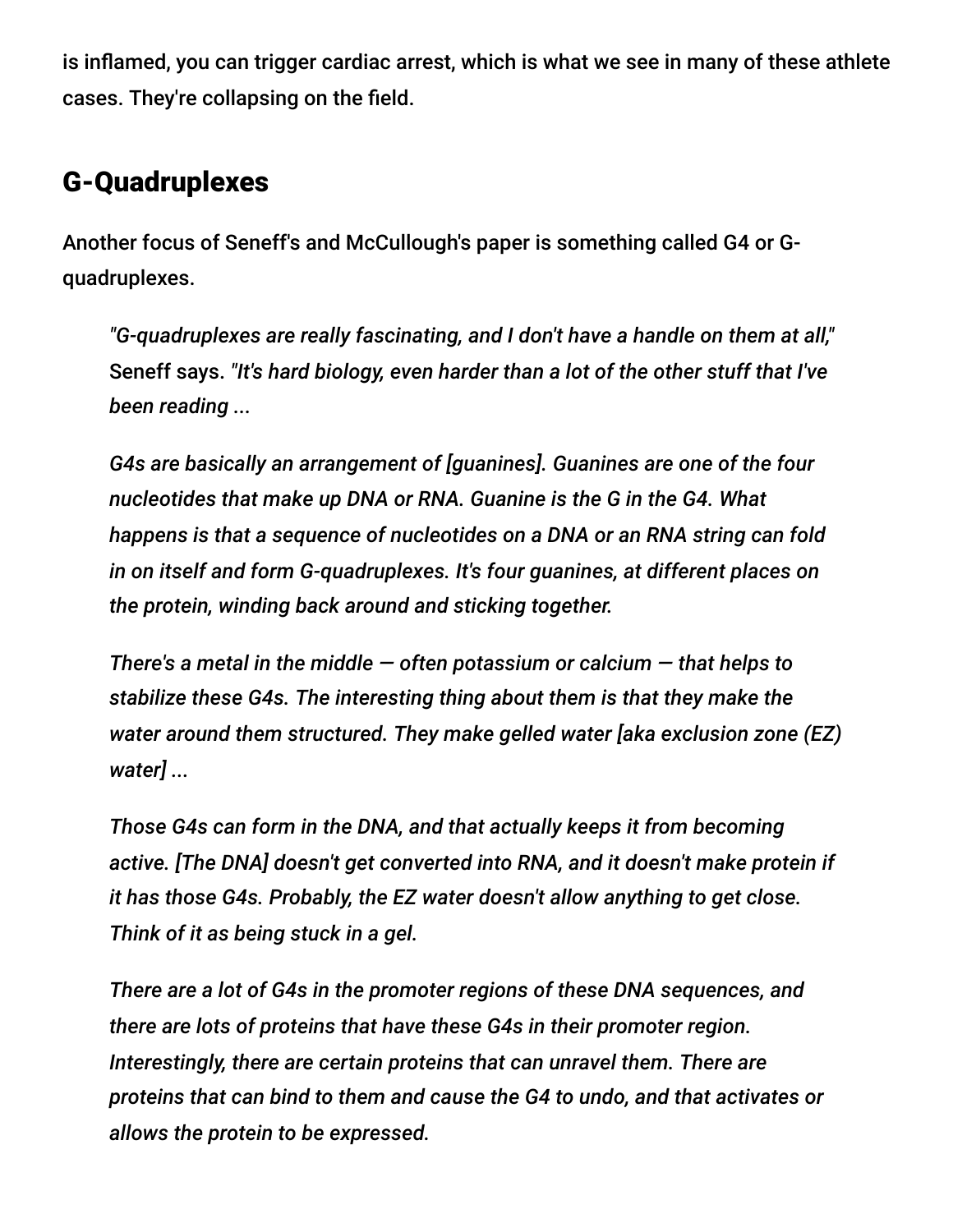*It's a regulatory element that controls which proteins get to be expressed from the DNA. Many of the proteins that have these G4s in their promoter are cancer oncogenes. As long as they stay gelled, they're inactive, but if they become ungelled, they become active.*

*It turns out that prion proteins ... [are] made from RNA, and the RNA has these G4s. The protein can bind to the G4s in the RNA and both of them react. The theory is that the protein becomes prion-like. These prion proteins have two ways to be, one is safe and one is not safe, and the G4s increase the risk for prion protein misfolding.*

*The presence of those G4s, and the meeting with those G4s, increases the risk of misfolding in the prion-like configuration. The interesting thing about that is 9that spike protein is a prion-like protein. The RNA they built for the [COVID jab], they did something called codon optimization, which involved putting a lot more guanines into the RNA than [found] in the original [virus]. They enhanced the guanine.*

*Enhancing the guanine means increasing the number of G4s, which means increasing the risk of the spike protein misfolding into a prion like protein. I think that the G4s increase the risk, the danger of spike protein [acting] as a prion-like protein.*

*But we don't really know what the consequence of having all these G4 RNAs in the cytoplasm will be. We have massive numbers of these RNAs sitting there with their G4s. What is that going to do to the rest of the G4 regulatory process? We do not know. Nobody knows. Nobody has a clue."*

#### **Summary**

To summarize the central point of Seneff's latest paper, the COVID jab causes alpha interferon suppression, which weakens your immune system. Indeed, regulators in the